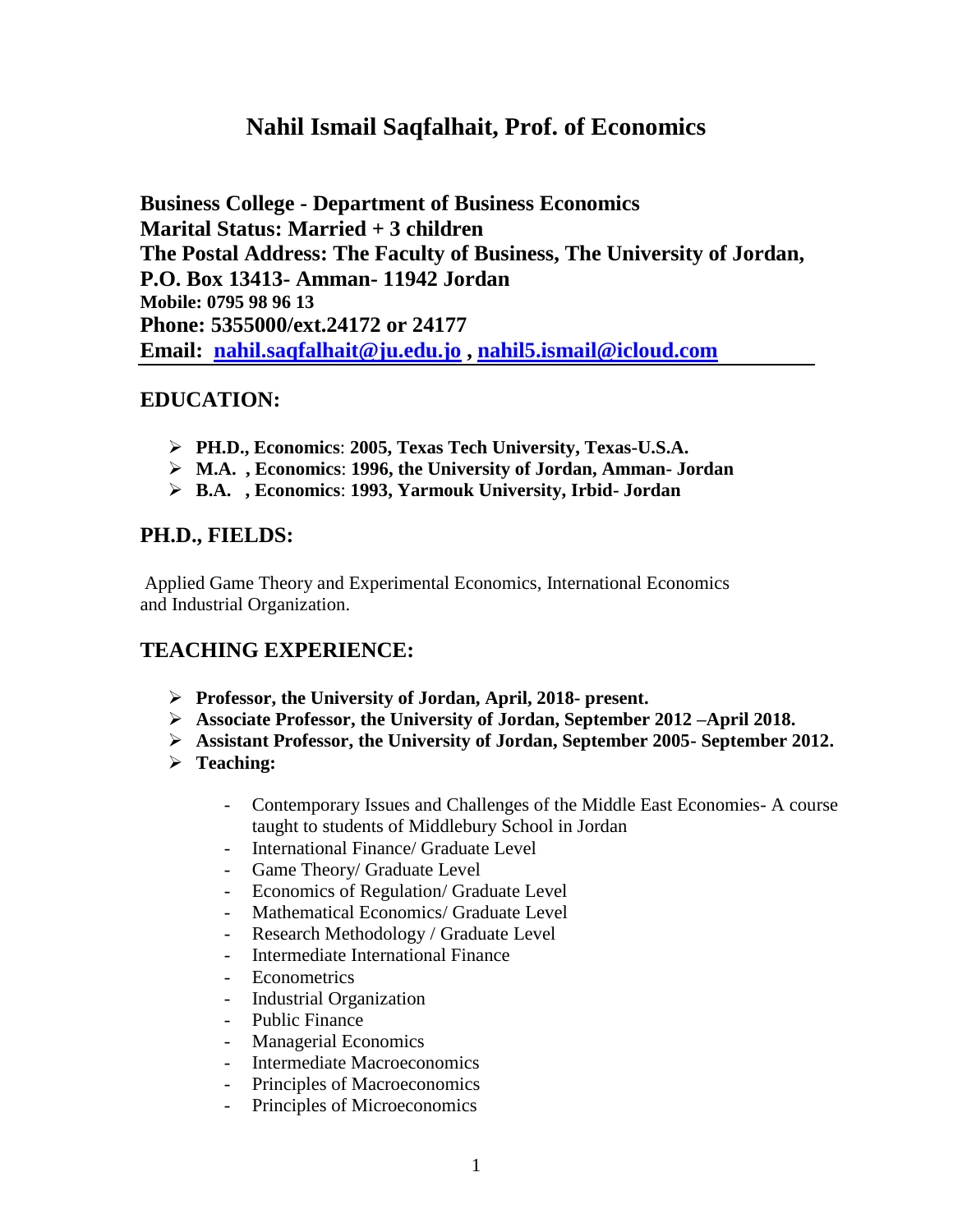- **Supervised and supervising dissertations for graduate students in economics and finance (Master and Ph.D).**
- **Graduate Part Time Instructor, Texas Tech University, September 2004- January 2005.**
- **Teaching Assistant, Texas Tech University, January 2001-August 2002.**
- **Teaching Assistant, the University of Jordan, January 1994- June 1995.**

#### **PROFESSIONAL EXPERIENCE:**

- **A member of the UJ-WTO Chair Committee, 2010 - present**
- **Chairwoman of Business Economics Department, Sep. 2011- Sep. 2013.**
- **Assistant Dean for Student Affairs, Sep. 2010- Sep. 2011.**
- **Sr. Economist / Research and Studies Department, Central Bank of Jordan, Amman-Jordan, 1995-1999**:
	- Preparing, compiling, and processing Jordan's economic data by utilizing various computer programs and econometric techniques.
	- Analyzing statistical data and constructing econometric models for forecasting purposes.
	- Conducting economic research for policy proposals.
	- Translating, summarizing, and analyzing various working papers and reports.
	- Providing international organizations with all kinds of economic data for planning and evaluation purposes.
	- Participation in the economic consultation between Jordan and the international organizations such as International Monetary Fund and World Bank.
	- Monitoring developments and activities of the banking system.

#### **Research Assistant, Texas Tech University, September 2002- August 2004:**

- Analyzing field and experimental data using econometrics models and time series techniques.
- Preparing, evaluating, and reviewing various research papers and reports.
- Conducting various economic experiments.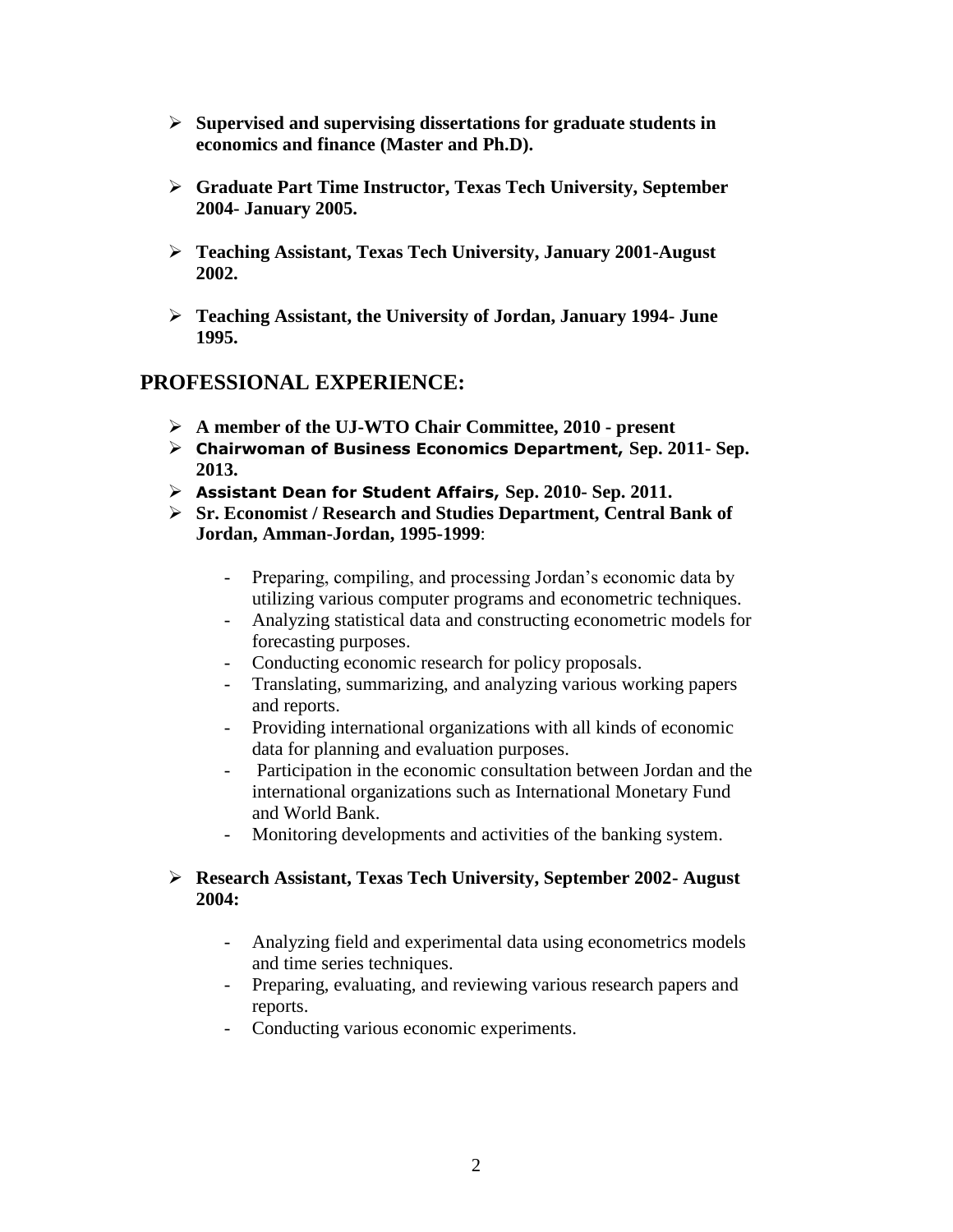### **FUNDED RESEARCH:**

- 1. (Localization Material- Case of Jordan) Training Material on Trade and Data Analysis- Funded by UNCTAD Virtual Institute - 2009 (4000\$).
- 2. Jordan WTO Accession: A Quantitative Investigation and Estimation of a Gravity Model 1994-2009, Sep 2010 - Sep 2011. Funded by: WTO Chair (3000\$).
- 3. Exports Diversification and Economic Growth: Case of Jordan and Other Selected ARAB Countries, Oct 2011-Sep 2012. Funded by: WTO Chair (3000\$).
- 4. Trade Facilitation in the ESCWA Region, Oct 2015- Sep 2016, Funded by: WTO Chair (2000\$).
- 5. Study of the Economic Performance for Insurance Industry in Jordan, 2015-2016, Funded by: the Deanship of Academic Research, The University of Jordan (4100 JD).

### **SELECTED PUBLICATIONS**

- Analyzing Trade Flows (Localization Material- Case of Jordan) UNCTAD (2009), joint project with: Kahwla Spetan and Buthina Al-Muhtasib, (published on the UNCTAD Web site).
- The Effect of Energy Price Increases on Jordan Industry, Abhath Al-Yarmouk, Yarmouk University, Jordan, Vol 26 (4), 2010.
- Microfinance Regulation in Jordan: A Comparative Perspective with MENA Countries and Other Areas, Applied Econometrics and International Development, Association of Euro-Americans, Spain, Vol 11 (1), 2011.
- Analyzing Trade Performance in Jordan, Academy of Accounting and Financial Studies Journal, Allied Academies, U.S.A. ,Vol 15 (2), 2011.
- Jordan WTO Accession: A Quantitative Investigation and Estimation of a Gravity Model 1994-2009, Applied Econometrics and International Development, Association of Euro- Americans, Spain, Vol 12 (2), 2012.
- Interaction between Monetary and Fiscal Policy in Jordan, Journal of Economics and Economic Education Research, Allied Academies U.S.A-Allied Academies U.S.A. 2013- Vol. 14 - (1).
- Exports Diversification and Economic Growth: Case of Jordan and Other Selected ARAB Countries, International Research Journal of Finance and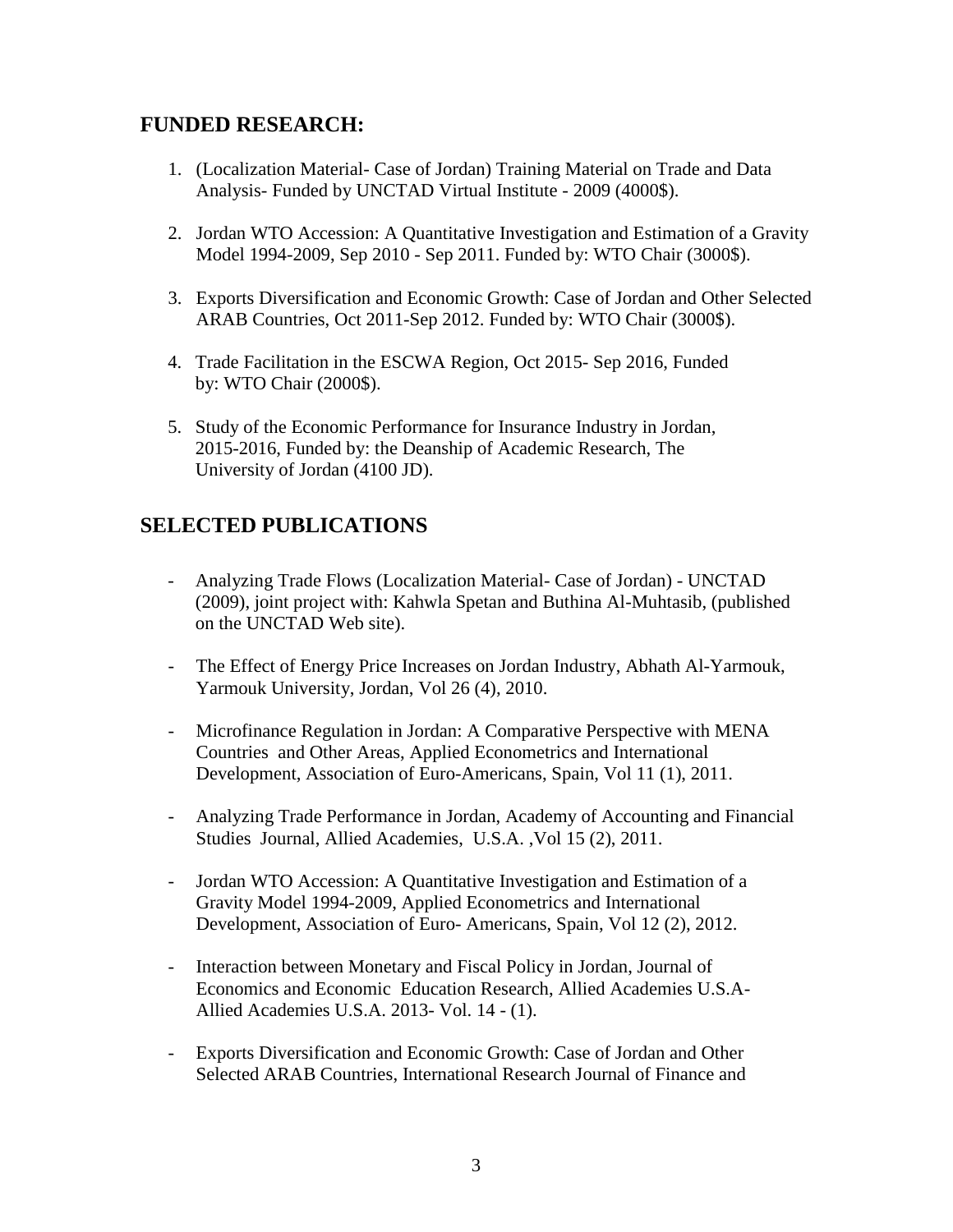Economics- EuroJournals, Inc., U.K. 2013- Vol. 105, pp: 22-37, with: Khawlah Spetan.

- Analyzing the Features of Microfinance in Jordan- International Research Journal of Finance and Economics - EuroJournals, Inc., U.K.( 2013)- Vol. 11, pp: 69-85.
- Trade Facilitation in the Arab Region, a chapter published in: Trade Costs and Inclusive Growth, WTO, 2016.
- "Consumption Expenditure in Jordan: an Analytical Study based on Household Expenditures & Income Survey 2010", European Journal of Social Sciences, Volume 49 (1), 2015.
- "Analyzing the Structure of Pharmaceutical Industry in Jordan", with Alomari. Mohammad, European Journal of Social Sciences, Volume 49 (1), 2015.
- "Evaluating the Economic Performance of the Listed Pharmaceutical Firms in Amman Stock Exchange", with Alomari. Mohammad, Jordan Journal of Economic Sciences. Vol 3. Issue 2, 2016.
- The Impact of Technical Efficiency and Exports on the Profitability of the Jordanian Pharmaceutical Industry Firms, with Alomari. Mohammad, Jordan Journal of Business Administration, Vol 12. Issue 4, 2016.
- Determinants for the Performance of the Jordanian Banking Industry, *with Rami Abu Wadi*, Jordan Journal of Business Administration, Vol 13. Issue 2, 2017.
- Analyzing the Structure of the Banking Industry in Jordan, with Rami Abu Wadi, I J A B E R, Vol. 14, No. 6, (2016): 3663-3676.
- Economic Value Added as a tool complementary Tool to evaluate the Performance of the Jordanian commercial banks, with Rami Abu Wadi, An-Najah National University, Vol. 30 (12), 2016.
- Assessing the Impact of Infrastructure on Global Competitiveness for Arab Countries, with Nawras Aljilani, Jordan Journal of Economic Sciences, Vol 6, issue 1, 2019, Forthcoming.
- The Impact of Women Empowerment on the Participation of Women in the Labor-Force in the Arab Countries, with Hanan Shamlawi, University of Sharjah Journal, Forthcoming.
- Women Empowerment in the Arab Region: A Comparative Investigation, with Hanan Shamlawi, International Journal of Business and Economics Research, 2016.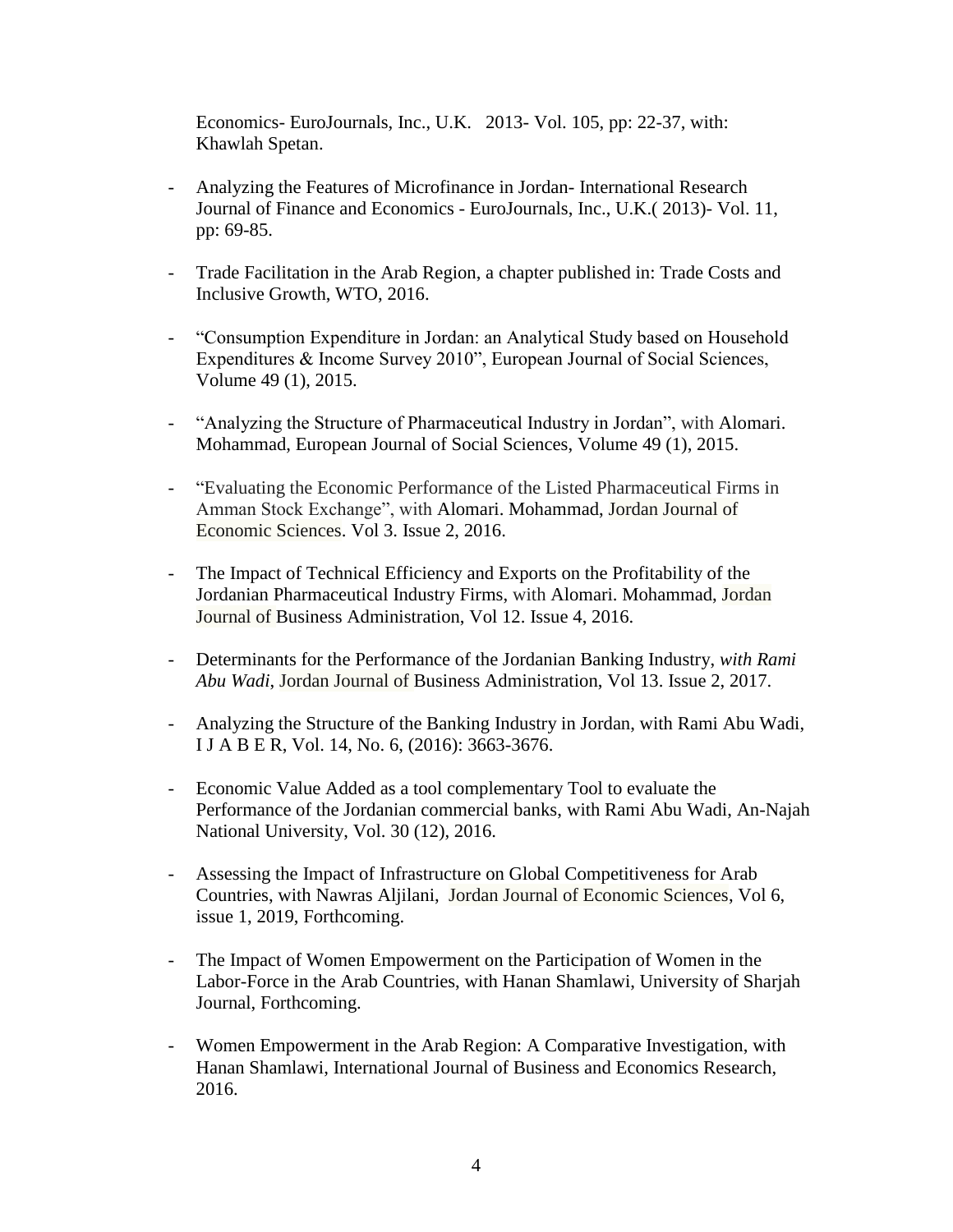- Factors Affecting Women Labor Force Participation Rate in Jordan, with Hanan Shamlawi, Jordan Journal of Economic Sciences. Vol 5 (2), 2018.
- Determinants of Women Empowerment in Arab Countries, with Hanan Shamlawi, Dirasat: Human and Social Sciences, Forthcoming.
- Women Economic Empowerment in Arab Countries, with Hanan Shamlawi, An-Najah National University Journal, Vol. 32 (11), 2018.
- Assessing Competition in the Jordanian Insurance Sector, International Journal of Economic Perspectives, Vol. 12 (4).
- Performance Analysis and Rating of Insurance Companies in Jordan using DEA, International Journal of Economic Perspectives, Forthcoming.

### **WORK IN PROGRESS:**

- $\triangleright$  Investigating the Economic Impact of Small and Medium Sized Enterprises in Jordan.
- $\triangleright$  The Role of Microfinance in Financial Inclusion and Inclusive Economic Growth in Arab Countries.
- $\triangleright$  Evaluation of the Minimum Wage and its Impact on Economic Variables in Jordan.
- Education and Economic Growth: A Comparative Study between (Jordan, Saudi Arabia, Egypt and Malaysia).

### **PRESENTATIONS:**

- $\triangleright$  The Impact of Women Empowerment on the Participation of Women in the Labor-Force in the Arab Countries, Federation of Arab Scientific Research Councils Conference on: Arab women in the system of human resources development: Empowerment and increased participation in the labor market, October 2017; The University of Jordan, with Hanan Shamlawi.
- Trade Facilitation in the ESCWA Region/ The WCP's 5th Conference on "Trade Facilitation in the Arab region", October 2015, The University of Jordan - School of Business.
- Diversification and Economic Growth: Case of Jordan and Other Selected ARAB Countries / "Trade Policies and Sustainable Development in the Arab Countries" Conference, September 2012, the University of Jordan-School of Business, joint research with: Kahwla Spetan.
- Microfinance Regulation in Jordan: Comparative Perspective/ Regulation and Competition Policy Development: Practice and Challenges Conference, Faculty of business (January-2010) (UJ).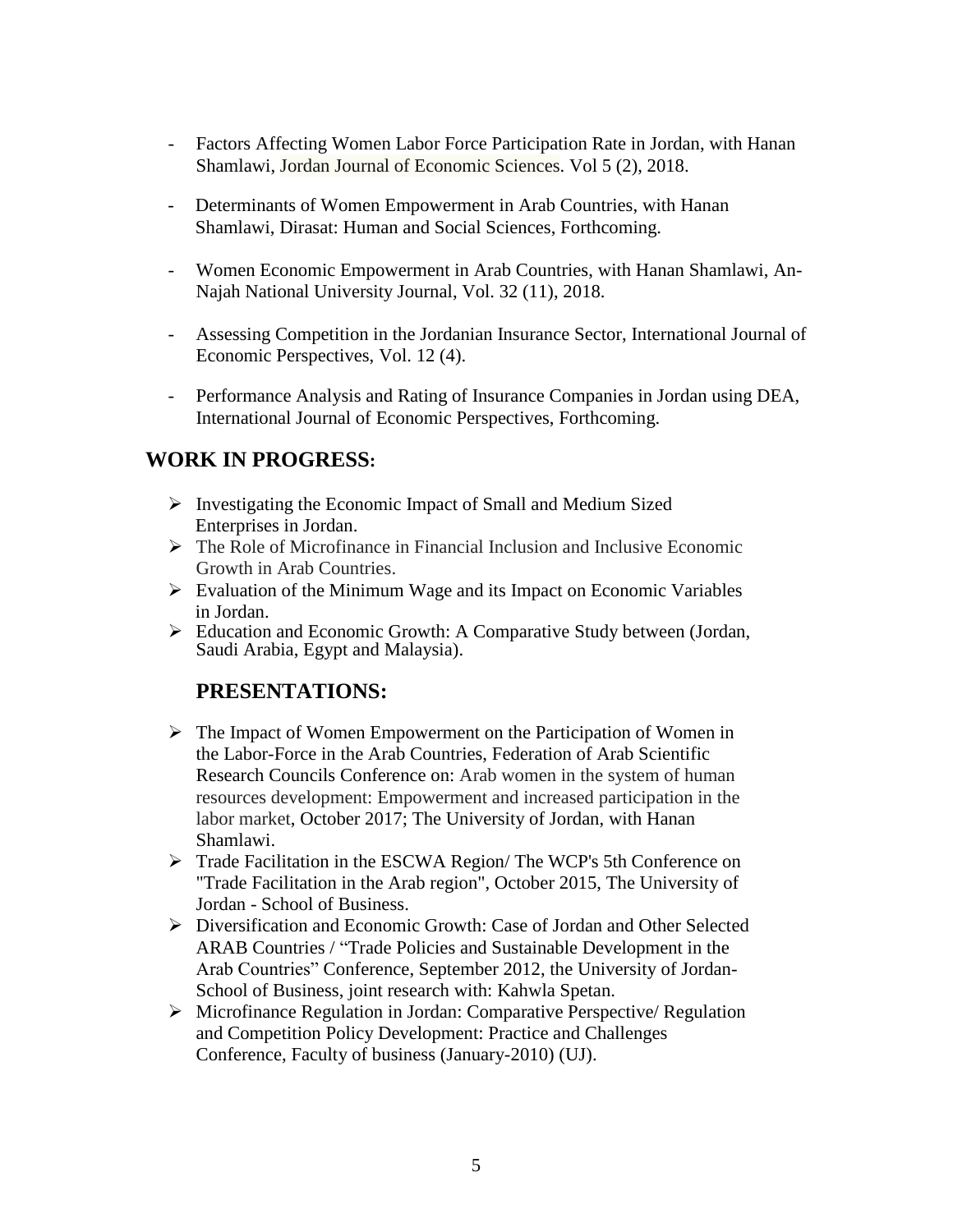- The Effect of Energy Price Increases on Jordan Industry/ the Second Conference for the Faculty of business (April-2009) (UJ), joint research with: Kahwla Spetan and Buthina Al-Muhtasib.
- The Impact of the Global Financial Crisis on Jordan. Paper Presented for the Women Helping Women Discussion Forum , NDI, 2008.
- "The Cognitive Hierarchy Model and Complexity: Experimental Results", with Jamie Kruse, 2003, Southern Economic Association, Session: Trust and Other Regarding Behavior: Theory and Experiments.
- " Tests of Alternative Theoretical Predictions for One-Shot and Repeated Game Environments" with Jamie Kruse, 2004, Southern Economic Association, Session: Experiments in Games and Decisions.

# **INTERNATIONAL TRAINING ECONOMIC WORKSHOPS AND TRAINING COURSES:**

- WTO Workshop, "Trade and Inclusive Economic Growth", 18-19th October 2017, Organized by the WTO Chair Program at The University of Jordan.
- Final Meeting for CLIMASP Project, Athena, Greece, 22-25/ Sep. 2016.
- Regional Training Workshop for Climate Changes and Sustainability Policy, Frederick University, Cyprus, 5-7 May 2016.
- $\triangleright$  Trade Policies in International Comparison Workshop The University of Jordan - DAAD, 2010.
- Regulatory Impact Analysis Training Course, College of Europe, Belgium, 2009.
- Monetary Statistics, International Monetary Fund, U.S.A, 1999.
- Exchange Rate Models and Foreign Exchange Markets, Arab Planning Institute, Kuwait, 1999.
- Economic Forecasting Models, Arab Planning Institute, Kuwait, 1998.

### **HONORS/AWARDS/FELLOWSHIPS:**

- Texas Tech University: Summer Dissertation Research Award, 2004.
- P.E.O. International Peace Scholarship/ Ph.D. Study- Texas Tech University, 2001-2002.
- The Ministry of Higher Education: Fellowship/ B.A. Study- Yarmouk University, Irbid-Jordan, 1990.